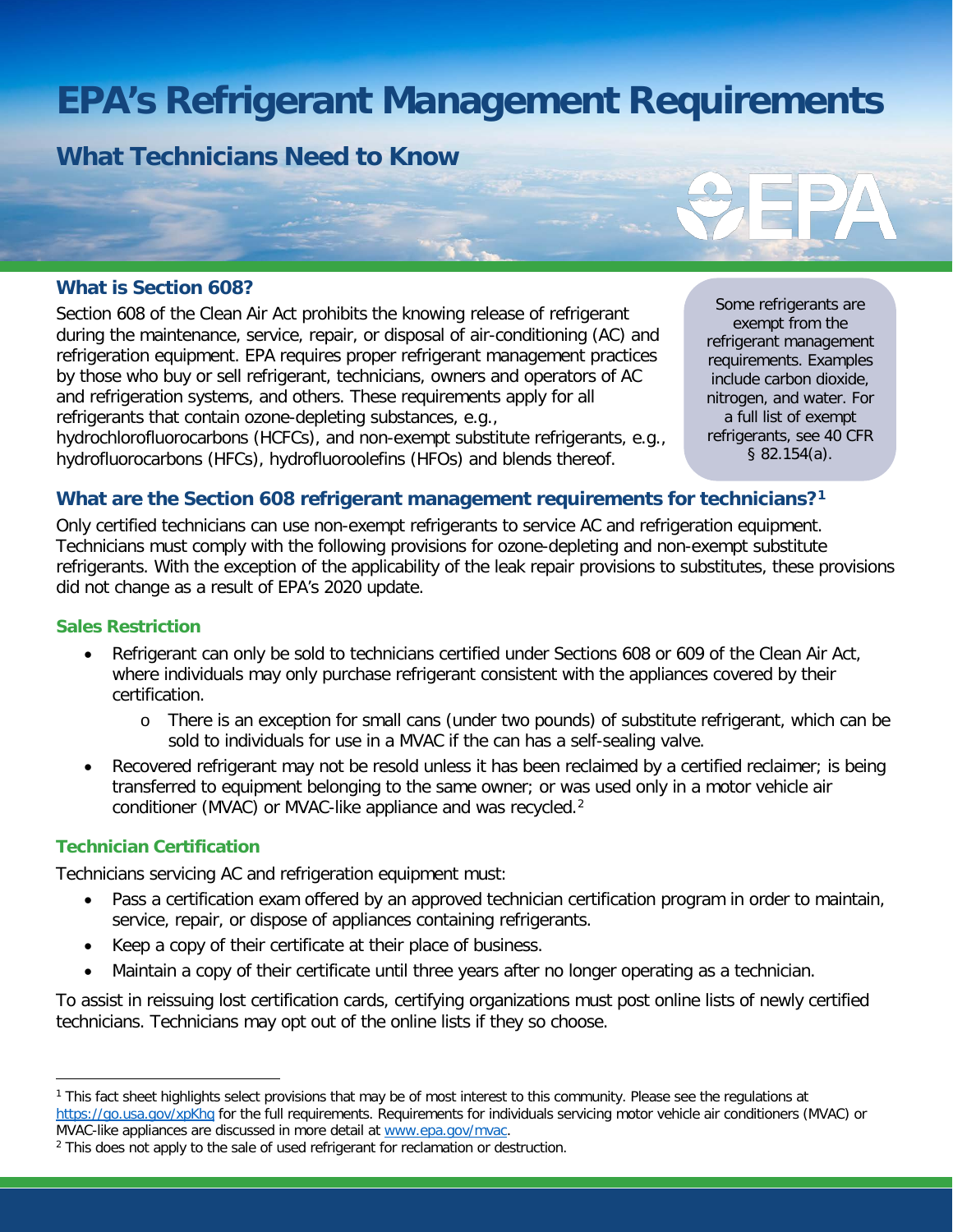# **Recordkeeping for Appliances with 5 to 50 Pounds of Refrigerant**

Technicians who dispose of mid-sized appliances (e.g., residential split AC systems), must keep records of:

- The location, date of recovery, and type of refrigerant recovered for each disposed appliance;
- The quantity of refrigerant, by type, recovered from disposed appliances in each calendar month; and
- The quantity of refrigerant, and type, transferred for reclamation or destruction, the person to whom it was transferred, and the date of the transfer.

# **Maintenance, Servicing, Repair, and Disposal**

Technicians must:

- Evacuate refrigerant before opening or disposing of appliances to the evacuation levels specified in the regulations using certified recovery and/or recycling equipment.
- Before opening or disposing of MVACs or MVAC-like appliances (e.g., construction equipment),
	- o Evacuate refrigerant from the appliance in accordance with 40 CFR Part 82, Subpart B; or
	- o Reduce the system pressure to below 102 mm of mercury vacuum.

#### **Important Changes to the Section 608 Leak Repair Regulations**

The Section 608 regulations include leak inspection and verification test requirements for owners/operators of appliances that contain ozone-depleting refrigerant. These regulations do not apply to appliances containing solely substitute refrigerant such as HFCs.

Leak inspections are required for appliances that have exceeded the applicable leak rate, according to the schedule below. All visible and accessible components of an appliance must be inspected, using a method or methods that are appropriate for that appliance.

| <b>Equipment</b>                                                                           | <b>Full Charge</b>   | <b>Frequency of Leak Inspections</b>                                                                                                                                                                              |
|--------------------------------------------------------------------------------------------|----------------------|-------------------------------------------------------------------------------------------------------------------------------------------------------------------------------------------------------------------|
| Commercial<br>Refrigeration<br>and<br><b>Industrial</b><br><b>Process</b><br>Refrigeration | > 500<br>pounds      | Once every three months until the owner/operator can demonstrate<br>through leak rate calculations that the leak rate has not exceeded 20%<br>(commercial refrigeration) or 30% (IPR) for four quarters in a row. |
|                                                                                            | 50 to 500<br>pounds  | Once per calendar year until the owner/operator can demonstrate through<br>the leak rate calculations that the leak rate has not exceeded 20%<br>(commercial refrigeration) or 30% (IPR) for one year.            |
| Comfort<br>Cooling                                                                         | 50 or more<br>pounds | Once per calendar year until the owner/operator can demonstrate through<br>the leak rate calculations that the leak rate has not exceeded 10% for one<br>year.                                                    |

**Initial and follow-up verification tests** of leak repairs are required for appliances that exceed the applicable leak rate. The verification tests must demonstrate that leaks were successfully repaired.

- An initial verification test must be performed before any additional refrigerant is added to the appliance.
- A follow-up verification test must be performed only after the appliance has returned to normal operating characteristics and conditions. There is no minimum timeframe.

Technicians are required to provide service invoices and records of the results of leak inspections or verification tests to owners/operators.